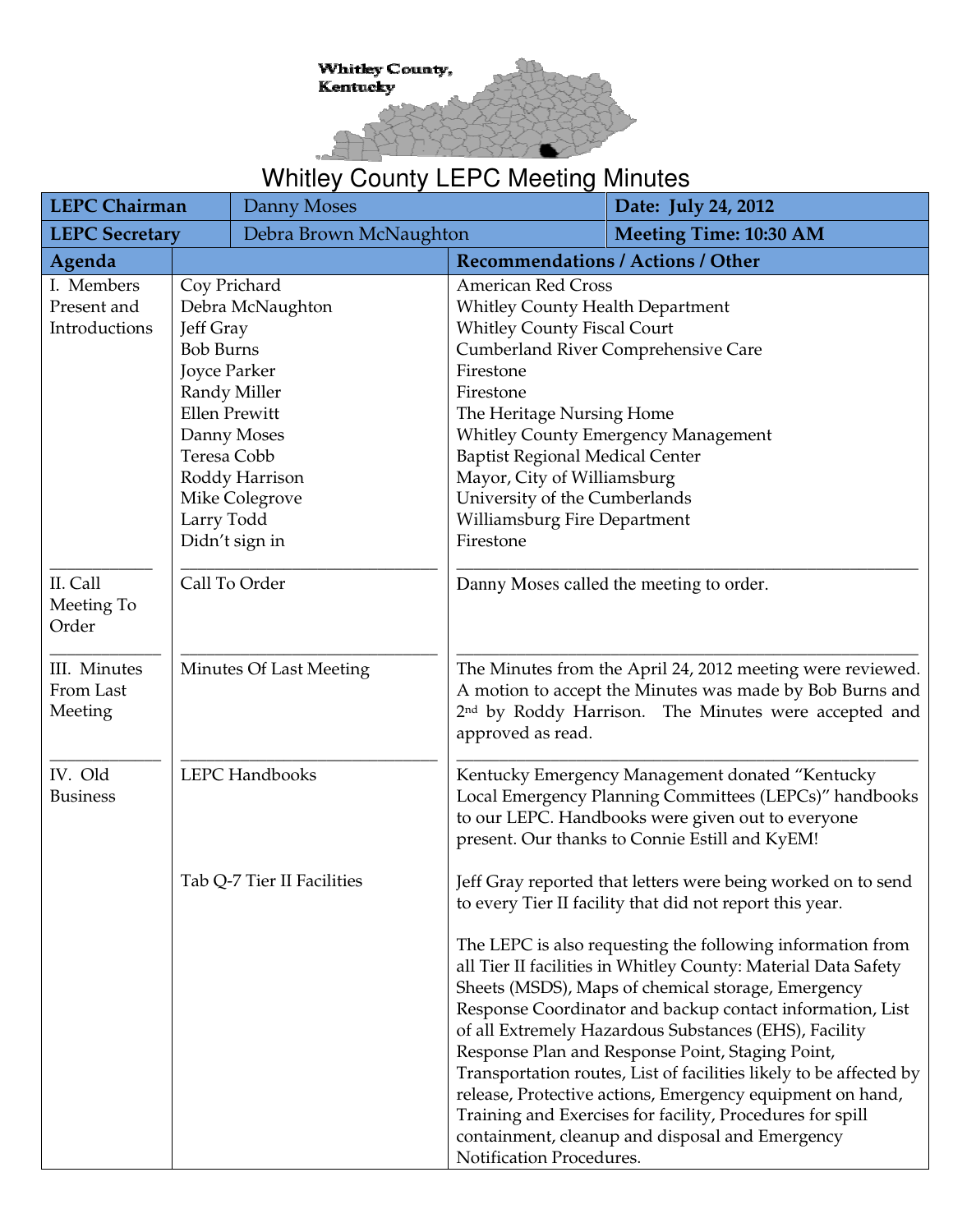| V. New                       | Treasurer's Report                                 | The current balance in the LEPC account is \$4172.15. The                                                                                                                                                                                                                                                                                                                                                                                                                                                                                                                                                                                   |
|------------------------------|----------------------------------------------------|---------------------------------------------------------------------------------------------------------------------------------------------------------------------------------------------------------------------------------------------------------------------------------------------------------------------------------------------------------------------------------------------------------------------------------------------------------------------------------------------------------------------------------------------------------------------------------------------------------------------------------------------|
| <b>Business</b>              | Jeff Gray                                          | required Right To Know Notice was published in the News<br>Journal at a cost of \$139.13. The ad was shown to the<br>members present. The Treasurer's Report was reviewed.<br>The motion to accept the Treasurer's Report was made by<br>Danny Moses and 2 <sup>nd</sup> by Bob Burns. The report was accepted<br>and approved.                                                                                                                                                                                                                                                                                                             |
|                              | Copier Purchase                                    | The LEPC Membership discussed a copier purchase for<br>LEPC use in lieu of the proposed laptop. The motion to<br>purchase the copier was tabled until pricing could be<br>obtained.                                                                                                                                                                                                                                                                                                                                                                                                                                                         |
|                              | <b>Whitley County NIMS</b>                         | To meet Federal Requirements, Whitley County has started<br>working on their NIMSCAST for 2012. All agencies were<br>asked to have their NIMS information for their agency<br>turned in to Danny Moses or Debra McNaughton by August<br>10, 2012. Whitley County LEPC Members were also asked to<br>report any NIMS Classes that they have taken for our LEPC<br>records.                                                                                                                                                                                                                                                                   |
| VI. Other<br><b>Business</b> | <b>KyEM COMEX Exercise</b><br>May 1-2, 2012        | Debra McNaughton and Danny Moses gave a report on the<br>recent Full-Scale COMEX Exercise. Some improvements that<br>need to be made were noted during the exercise. Many First<br>Responder agencies in Whitley County do not have<br>communication ability with other First Responders. The<br>Dispatch Centers in Williamsburg and Corbin cannot "talk"<br>to one another. The county is working to fix the dispatching<br>problem. All Whitley County Law Enforcement Agencies,<br>Fire Departments, Volunteer Fire Departments, EMS,<br>Emergency Management, Dispatch Centers and Health<br>Department participated in this exercise. |
|                              | <b>County Emergency Operations</b><br>Plans Update | The Whitley County Emergency Operations Plan is<br>complete. We are now working on the Emergency Support<br>Functions (ESF) Plans at this time. There are 15 categories of<br>ESF Plans and we have 3 finished. LEPC members were<br>requested to help work on the plans that correlate with their<br>area of expertise.                                                                                                                                                                                                                                                                                                                    |
|                              | LEPC-Right To Know Notice                          | The Right To Know Notice was published in May 2012 in the<br>News Journal. A copy of the ad was shown to the members<br>present.                                                                                                                                                                                                                                                                                                                                                                                                                                                                                                            |
|                              | <b>Wireless Emergency Alerts</b>                   | The Mobile Alert System is being rolled out across the<br>nation. This system will send Wireless Emergency Alerts<br>(WEA) to cell phones. Presidential, AMBER, Imminent<br>Threats and Severe Weather are examples of the types of<br>alerts this system will send. Not all phones can receive this<br>information at this time; you have to check with your cell<br>phone carrier. You do not have to sign up to receive WEA's.                                                                                                                                                                                                           |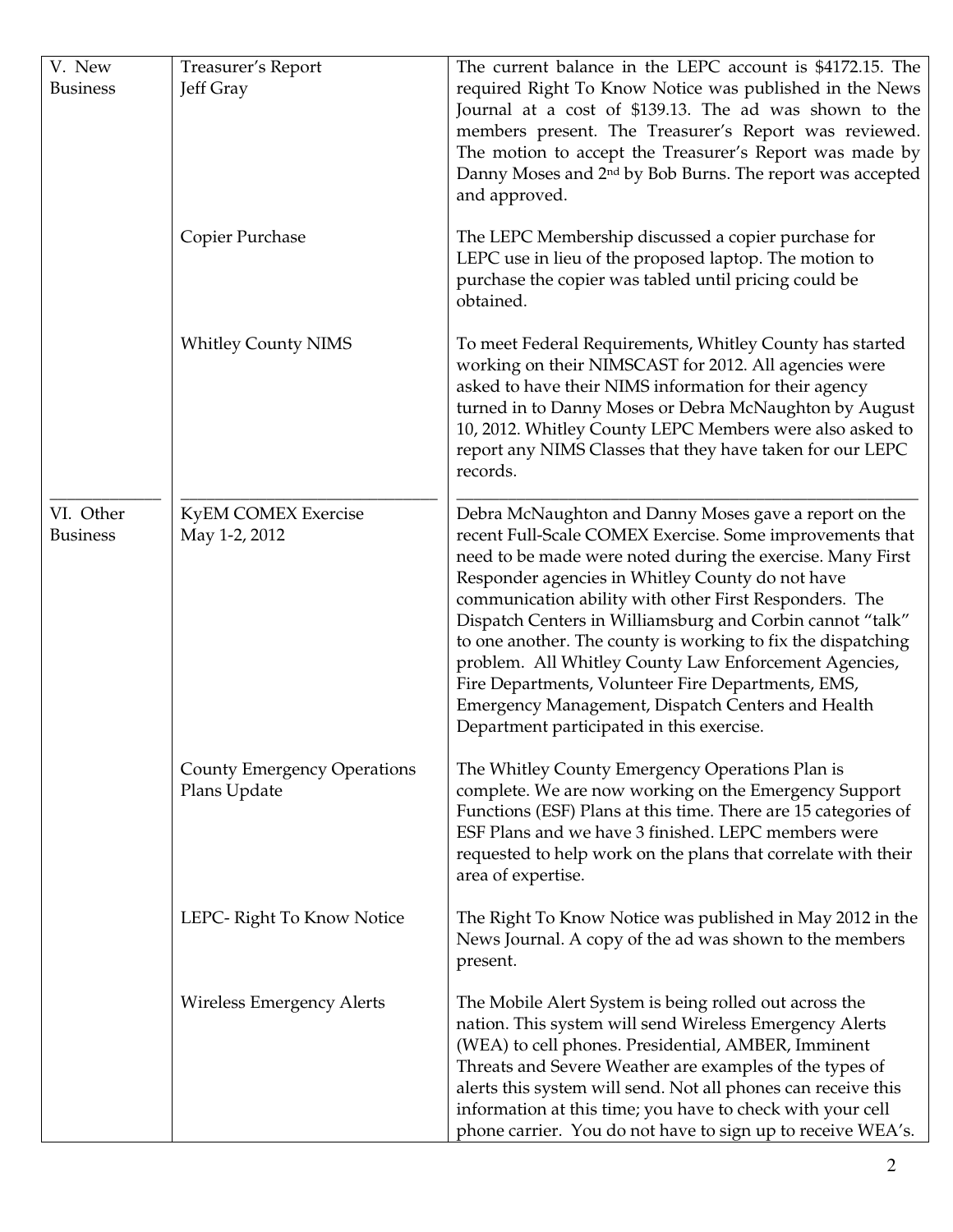|                        |                                                 | Handouts were passed out for more information on this<br>program.                                                                                                                                                                                                                                                                                                                                                                                                                                                                                                                                                                                                                                                                                                                                                                                                                                                                                                                                                             |
|------------------------|-------------------------------------------------|-------------------------------------------------------------------------------------------------------------------------------------------------------------------------------------------------------------------------------------------------------------------------------------------------------------------------------------------------------------------------------------------------------------------------------------------------------------------------------------------------------------------------------------------------------------------------------------------------------------------------------------------------------------------------------------------------------------------------------------------------------------------------------------------------------------------------------------------------------------------------------------------------------------------------------------------------------------------------------------------------------------------------------|
| VII. Agency<br>Updates | <b>American Red Cross</b><br>Coy Prichard       | This has been a busy year for the Red Cross with many<br>disasters. The Red Cross will be working with the CSEPP<br>Exercise on Sept. 19, 2012. They are also offering Sheltering<br>Training for the region. The Red Cross will work with the<br>health department and LEPC to work on the Mass Care Plan<br>(ESF-6). Coy suggested that the LEPC conduct a mock<br>disaster to exercise this plan once finalized.                                                                                                                                                                                                                                                                                                                                                                                                                                                                                                                                                                                                           |
|                        | Whitley County Health Dept.<br>Debra McNaughton | As the new Region 13 Hospital Preparedness Program<br>Coordinator, Debra discussed the addition of a 2 <sup>nd</sup> water<br>purification unit that was available to the region.<br>The drought affecting most of the state was discussed. Parts<br>of Kentucky have been in the Extreme/Exceptional Drought<br>Stage. Whitley County was moved from Moderate status to<br>Abnormally Dry. In our area (Whitley, Knox, Clay, Bell,<br>McCreary and Harlan) alone, there has been a 50% loss of<br>apples, 30% loss of hay, 30% loss of pasture, 30% loss of corn<br>and 25% loss of soybeans due to the drought situation. It<br>was suggested that agencies start thinking about water<br>planning for their facilities and homes. This opened up a<br>group discussion on the importance of having a COOP Plan.<br>It was noted that it was mandatory for federal, state and<br>county agencies to have a plan. A quick poll showed that<br>only the health department and Comp. Care currently have<br>active COOP Plans. |
|                        | City of Williamsburg<br>Mayor Roddy Harrison    | The Mayor reported that the city was ok during the dry, hot<br>parts of the summer that we have had in Williamsburg. The<br>call for voluntary water conservation has ended. The water<br>tanks have plenty of water. After the rains, the river was up<br>3" and today it is up 6-7". He reported that the 4 <sup>th</sup> of July<br>fireworks proceeded on schedule with help from the<br>Williamsburg Fire Dept. and other FD's. He also mentioned<br>that the city was looking into a notification system to warn<br>citizen of severe weather and other emergency situations.                                                                                                                                                                                                                                                                                                                                                                                                                                           |
|                        | <b>BRMC</b><br>Teresa Cobb                      | BRMC has been approved for Cardiac Intervention (Stent<br>placement) starting Sept. 1, 2012. Their goal is to have the<br>patient received at the hospital and the stent placement be<br>completed within 90 minutes. Expect a big media blitz in<br>August.                                                                                                                                                                                                                                                                                                                                                                                                                                                                                                                                                                                                                                                                                                                                                                  |
|                        | Firestone<br>Randy Miller                       | Randy is the new Safety Officer for Firestone. He welcomed<br>the LEPC members and Williamsburg FD for a tour of the<br>facility and to inspect the Tier II materials at the plant. They<br>are also working on their Continuity of Operations Plan<br>(COOP).                                                                                                                                                                                                                                                                                                                                                                                                                                                                                                                                                                                                                                                                                                                                                                |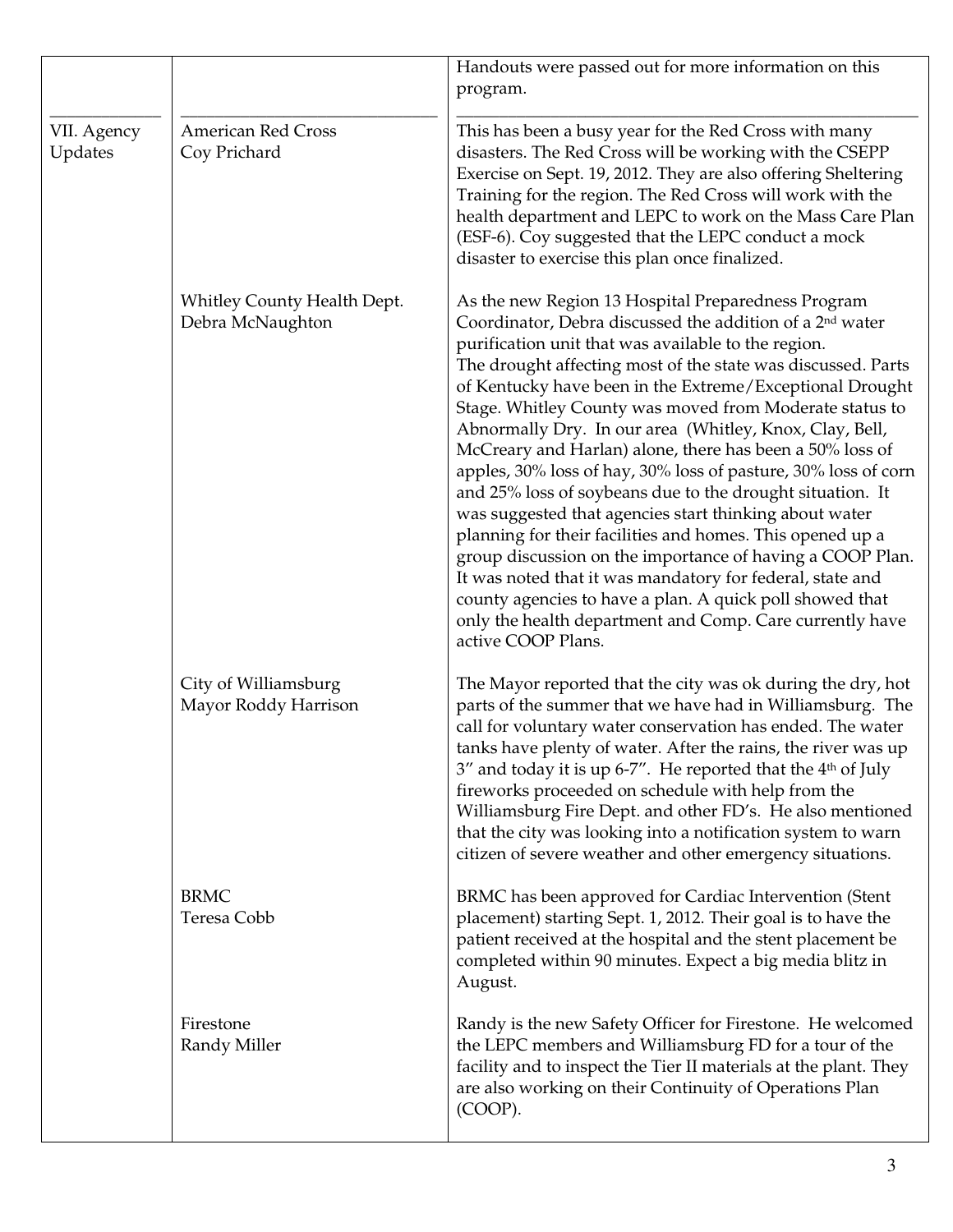| University of the Cumberlands | The Emergency Plans of the University of the Cumberlands                                                          |
|-------------------------------|-------------------------------------------------------------------------------------------------------------------|
| Dr. Mike Colegrove            | are being updated. They are using the E-2 Campus                                                                  |
|                               | notification system for emergency alerts to students and                                                          |
|                               | parents. All Dorm Directors and Housing Staff will be taking                                                      |
|                               | Red Cross Disaster Training. Mike reported that without                                                           |
|                               | students present on the campus, there would be                                                                    |
|                               | approximately 1,100 open beds on campus for extreme                                                               |
|                               | emergencies. Dr. Colegrove is also a Board Member for the<br>American Red Cross. He is currently working with the |
|                               | Whitley County Fiscal Court to receive a one-time gift of                                                         |
|                               | \$10,000.00 to support the Red Cross. The Red Cross helps the                                                     |
|                               | citizens of Whitley County on a monthly basis and more so                                                         |
|                               | than most of the other counties in the region. He suggested                                                       |
|                               | Coy Prichard send out a monthly report of activity. Firestone                                                     |
|                               | indicated an interest in coordinating with the Red Cross to                                                       |
|                               | help our communities.                                                                                             |
|                               |                                                                                                                   |
| Williamsburg Fire Department  | The Williamsburg Fire Department will be participating in a                                                       |
| Larry Todd                    | River Water Rescue Exercise along with Whitley County                                                             |
|                               | Emergency Management this summer. They will also be                                                               |
|                               | hosting a Live Propane class in September.                                                                        |
| Cumberland River Comp. Care   | Bob discussed his agency's COOP Plan that covered 8                                                               |
| <b>Bob Burns</b>              | counties. He discussed that out of the region; Whitley, Laurel                                                    |
|                               | and Bell received the most services from Comp. Care. He                                                           |
|                               | gave the committee his contact information and encouraged                                                         |
|                               | them to call Comp. Care immediately in an emergency/<br>disaster situation.                                       |
|                               |                                                                                                                   |
| The Heritage Nursing Home     | Ellen discussed that they were currently working on NIMS                                                          |
| <b>Ellen Prewitt</b>          | for the Nursing Home.                                                                                             |
|                               |                                                                                                                   |
| <b>Upcoming Opportunities</b> | KOIN-Kentucky Outreach and Information Network                                                                    |
|                               | Training on Sept. 4, 2012 from 10:100 AM - Noon. This                                                             |
|                               | workshop will focus on emergency preparedness for                                                                 |
|                               | functional needs and vulnerable populations. This ITV                                                             |
|                               | Workshop can be viewed at the Williamsburg and Corbin                                                             |
|                               | Offices of the Whitley County Health Department.                                                                  |
|                               | <b>Damage Assessment-</b> Whitley County will be having a                                                         |
|                               | Damage Assessment Class this Fall. TBA.                                                                           |
|                               | <b>Preparedness Month-September is Preparedness Month</b>                                                         |
|                               | and all members were encouraged to do some kind of                                                                |
|                               | activity within their agency to promote preparedness and                                                          |
|                               | response efforts. For more information go to:                                                                     |
|                               | Ready.gov or fema.gov                                                                                             |
|                               |                                                                                                                   |
|                               |                                                                                                                   |